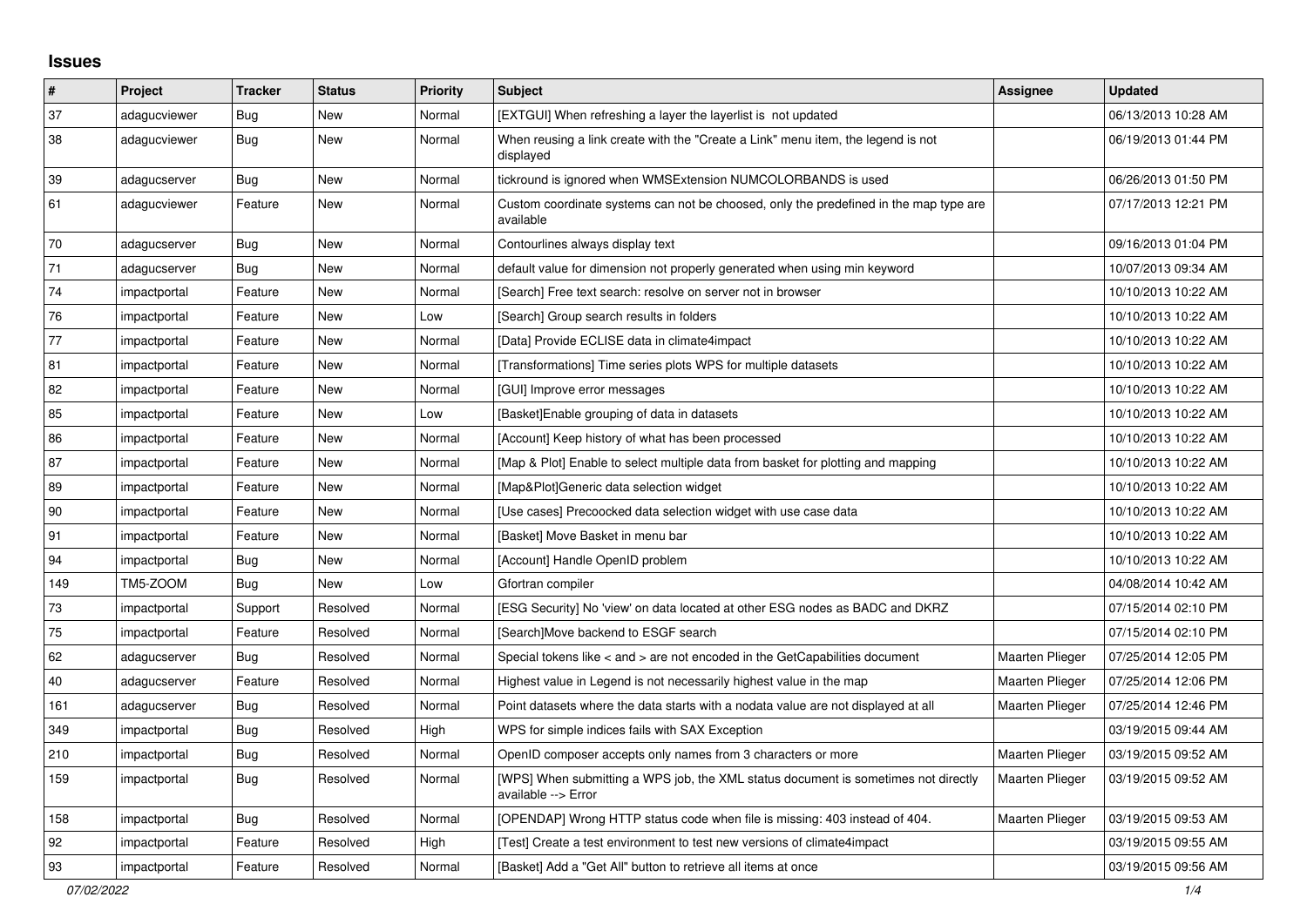| $\pmb{\#}$ | Project      | <b>Tracker</b> | <b>Status</b> | Priority | <b>Subject</b>                                                           | Assignee               | <b>Updated</b>      |
|------------|--------------|----------------|---------------|----------|--------------------------------------------------------------------------|------------------------|---------------------|
| 88         | impactportal | Feature        | Resolved      | Normal   | [Basket]Create widget for basket access in all portal elements           |                        | 03/19/2015 09:56 AM |
| 84         | impactportal | Feature        | Resolved      | Normal   | [Basket]Enable sorting on basket                                         |                        | 03/19/2015 09:57 AM |
| 83         | impactportal | Feature        | Resolved      | Normal   | [Basket]Add 'Remove all' button                                          |                        | 03/19/2015 09:58 AM |
| 80         | impactportal | Feature        | Resolved      | Normal   | [Transformation] CDO indices calculations as WPS service                 |                        | 03/19/2015 10:04 AM |
| 350        | impactportal | Feature        | <b>New</b>    | Normal   | Add a link to go to the basket at the bottom of the data discovery page  |                        | 03/19/2015 10:59 AM |
| 362        | TM5-MP       | <b>Bug</b>     | New           | Normal   | Dry deposition total for agreggated NOx                                  | Jason Williams         | 06/24/2015 02:06 PM |
| 368        | adagucserver | <b>Bug</b>     | New           | Normal   | Time resolution is not correctly calculated automatically                |                        | 08/24/2015 11:55 AM |
| 372        | adagucserver | <b>Bug</b>     | New           | Normal   | [KDC WCS] Web Coverage Service on point data does not function correctly | <b>Maarten Plieger</b> | 09/09/2015 07:28 AM |
| 336        | TM5-MP       | Feature        | In Progress   | Normal   | budget consistent with mmix                                              | Philippe Le Sager      | 12/01/2015 10:05 AM |
| 425        | adagucviewer | Bug            | New           | Normal   | Timeseries graph of rgb layers error                                     |                        | 01/06/2016 01:02 PM |
| 320        | TM5-MP       | <b>Bug</b>     | In Progress   | Low      | <b>Budget inconsistencies</b>                                            | Philippe Le Sager      | 01/28/2016 01:00 PM |
| 501        | WOW-NL       | Task           | New           | Normal   | HTTP 301 redirection                                                     | <b>Martin Stam</b>     | 03/22/2016 09:07 AM |
| 1012       | dummy        | Feature        | <b>New</b>    | Normal   | test gantt main project                                                  |                        | 12/20/2016 09:09 AM |
| 1013       | subproject 1 | Feature        | <b>New</b>    | Normal   | test subproject task gantt                                               |                        | 12/20/2016 09:10 AM |
| 549        | TM5-MP       | <b>Bug</b>     | In Progress   | High     | Restarbility broken                                                      | Philippe Le Sager      | 03/17/2017 11:40 AM |
| 2161       | TM5-MP       | Bug            | New           | Normal   | Python datetime.strftime function does not support dates before 1900     |                        | 08/21/2017 12:35 PM |
| 8611       | TurboWin     | Feature        | New           | Normal   | displaying latest obs                                                    |                        | 12/19/2017 09:36 AM |
| 8621       | TurboWin     | Feature        | New           | Normal   | WOW upload                                                               |                        | 12/19/2017 09:42 AM |
| 8631       | TurboWin     | Task           | New           | Normal   | Help files update                                                        |                        | 12/19/2017 09:43 AM |
| 8641       | TurboWin     | Feature        | <b>New</b>    | Normal   | plot position offline                                                    |                        | 12/19/2017 09:44 AM |
| 8651       | TurboWin     | Feature        | New           | Normal   | update to WMO cloud atlas                                                |                        | 12/19/2017 09:46 AM |
| 8661       | TurboWin     | Feature        | New           | Normal   | instruction videos                                                       |                        | 12/19/2017 09:49 AM |
| 8671       | TurboWin     | Feature        | New           | Normal   | option to insert Relative Humidity                                       |                        | 12/19/2017 09:59 AM |
| 8681       | TurboWin     | Feature        | <b>New</b>    | Normal   | SOG and COG computing                                                    |                        | 12/19/2017 10:03 AM |
| 574        | TM5-MP       | Support        | In Progress   | Normal   | Optimization of ebischeme can be problematic                             | Philippe Le Sager      | 12/20/2017 12:29 PM |
| 521        | TM5-MP       | Bug            | New           | Low      | Inconsistent NO <sub>x</sub> emissions                                   |                        | 07/03/2018 12:30 PM |
| 373        | TM5-MP       | <b>Bug</b>     | New           | Normal   | Diurnal cycle biomass burning emissions                                  |                        | 07/03/2018 12:34 PM |
| 439        | TM5-MP       | Task           | New           | Low      | Treatment of ice clouds in photolysis                                    |                        | 07/03/2018 12:35 PM |
| 367        | TM5-MP       | Feature        | New           | Low      | Heterogeneous reaction rates for bulk aerosol version                    | Jason Williams         | 07/03/2018 12:36 PM |
| 351        | TM5-MP       | Bug            | New           | Low      | NH3 budget terms                                                         |                        | 07/03/2018 12:36 PM |
| 595        | TM5-MP       | <b>Bug</b>     | In Progress   | Normal   | Generation of qsub job file seems broken                                 |                        | 07/03/2018 12:39 PM |
| 10281      | TM5-MP       | Task           | New           | Low      | Dry deposition of gas-phase H2SO4 and DMS                                |                        | 07/03/2018 12:51 PM |
| 440        | TM5-MP       | Feature        | New           | Low      | Assumption in calculation of friction velocity over land                 |                        | 07/03/2018 12:51 PM |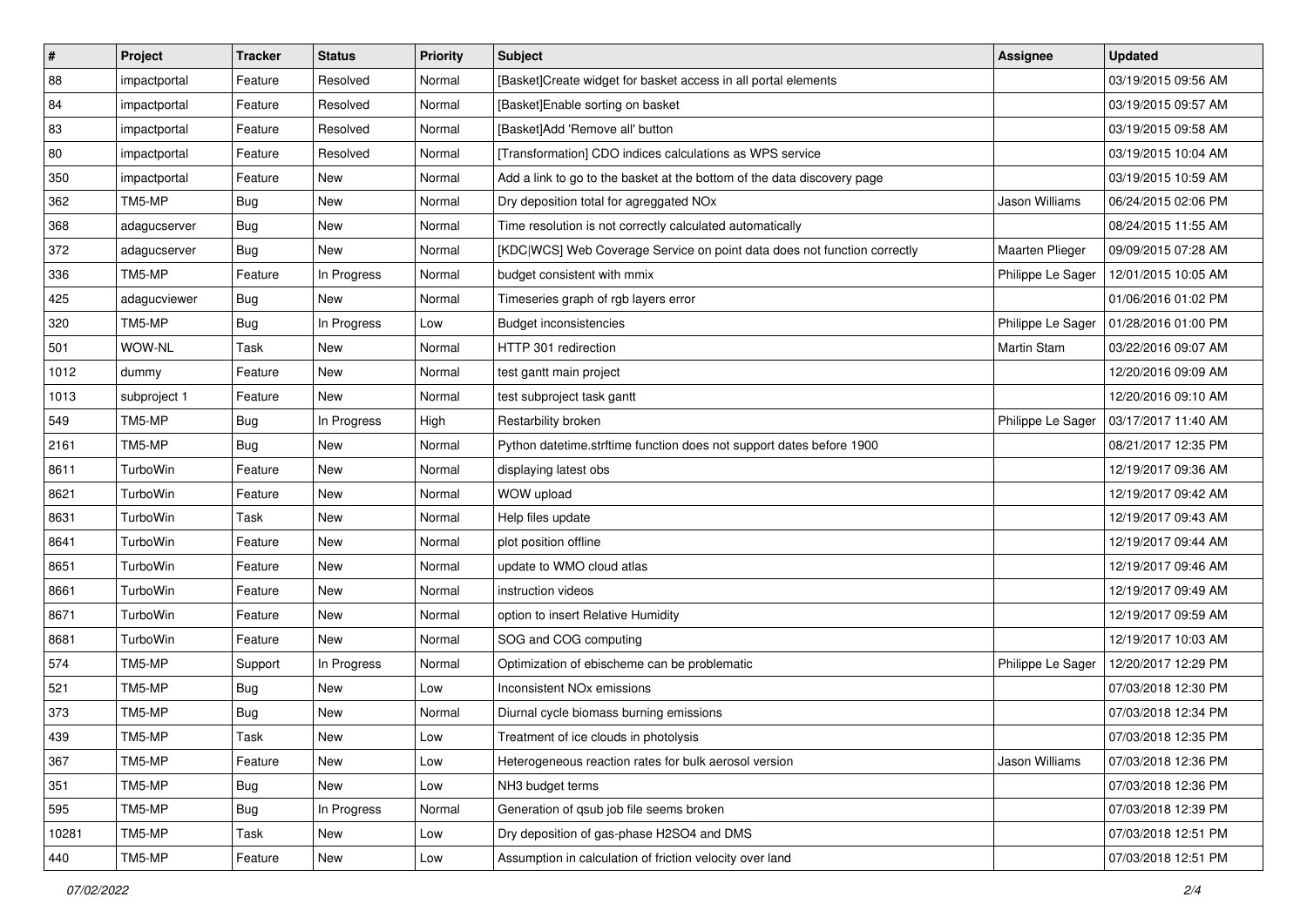| $\pmb{\#}$ | Project       | <b>Tracker</b> | <b>Status</b> | <b>Priority</b> | <b>Subject</b>                                                                                             | Assignee             | <b>Updated</b>                        |
|------------|---------------|----------------|---------------|-----------------|------------------------------------------------------------------------------------------------------------|----------------------|---------------------------------------|
| 338        | TM5-MP        | Feature        | New           | Low             | Modifying and extending input data for refractive indices                                                  | Twan van Noije       | 07/03/2018 12:53 PM                   |
| 10221      | TM5-MP        | Feature        | In Progress   | Normal          | MOGUNTIA and KPP                                                                                           |                      | 09/20/2018 01:59 PM                   |
| 11761      | TM5-MP        | Bug            | New           | Low             | overflow in PDUMP                                                                                          |                      | 09/26/2018 09:44 AM                   |
| 12101      | TM5-MP        | Feature        | New           | Low             | Updating Corner halo grid boxes                                                                            |                      | 10/10/2018 03:39 PM                   |
| 558        | PyCAMA        | Feature        | In Progress   | Normal          | Coregistration                                                                                             | <b>Maarten Sneep</b> | 11/06/2018 05:47 PM                   |
| 20141      | TM5-MP        | <b>Bug</b>     | In Progress   | Low             | PDUMP temperature field is zero                                                                            |                      | 07/26/2019 02:45 PM                   |
| 22591      | PyCAMA        | Feature        | Resolved      | Normal          | Implement O3 TCL on L2QC website                                                                           | Mark ter Linden      | 11/09/2019 05:03 PM                   |
| 8931       | TM5-MP        | Feature        | In Progress   | Low             | removing dependence on HDF4                                                                                |                      | 11/18/2019 02:07 PM                   |
| 23221      | TM5-MP        | Feature        | In Progress   | Normal          | Remapping of M7 dry/wet radii from restart file missing                                                    |                      | 12/05/2019 11:07 AM                   |
| 24611      | TM5-MP        | <b>Bug</b>     | New           | High            | Typos in cb05 ebischeme                                                                                    |                      | 02/11/2020 10:35 AM                   |
| 14161      | <b>PyCAMA</b> | Support        | Feedback      | Normal          | Time dependent QC questionnaire                                                                            | Jacques Claas        | 04/28/2020 09:59 AM                   |
| 13811      | PyCAMA        | Support        | New           | Normal          | PyCAMA L2QC Reporting Bugs                                                                                 | <b>Maarten Sneep</b> | 04/28/2020 11:43 AM                   |
| 26031      | TM5-MP        | <b>Bug</b>     | New           | Normal          | Wrong rate for KOHHNO4                                                                                     |                      | 05/13/2020 12:10 PM                   |
| 23861      | TM5-MP        | <b>Bug</b>     | New           | Normal          | NH2O2 chemistry                                                                                            |                      | 05/13/2020 12:10 PM                   |
| 17921      | PyCAMA        | <b>Bug</b>     | New           | Low             | O3 Histogram plots y-label                                                                                 | <b>Maarten Sneep</b> | 05/25/2020 08:20 AM                   |
| 19181      | PyCAMA        | <b>Bug</b>     | New           | Normal          | Date reported on Input data per granule possibly incorrect for offline                                     | <b>Maarten Sneep</b> | 05/25/2020 08:27 AM                   |
| 15151      | PyCAMA        | Feature        | Feedback      | Normal          | Handling background correction parameters for SO2 and HCHO                                                 | <b>Maarten Sneep</b> | 05/25/2020 08:47 AM                   |
| 9311       | PyCAMA        | Feature        | <b>New</b>    | Normal          | Processing status & lineage as table                                                                       | <b>Maarten Sneep</b> | 05/25/2020 08:48 AM                   |
| 15161      | PyCAMA        | Feature        | Feedback      | Normal          | Better handle wavelength calibration parameters in UPAS products                                           | Maarten Sneep        | 05/25/2020 08:49 AM                   |
| 26171      | PyCAMA        | Feature        | New           | Normal          | [PyCAMA] Skip L3 data in concatenation tool                                                                | <b>Maarten Sneep</b> | 06/02/2020 09:25 AM                   |
| 26181      | PyCAMA        | <b>Bug</b>     | New           | Normal          | [PyCAMA] Time assigned to time-slice                                                                       | Maarten Sneep        | 06/02/2020 09:27 AM                   |
| 26711      | TM5-MP        | Bug            | In Progress   | Normal          | missing values for lon and lat in regions file                                                             |                      | 07/02/2020 08:27 PM                   |
| 27251      | PyCAMA        | <b>Bug</b>     | Resolved      | Normal          | [PyCAMA] incompatibility with python 3.3                                                                   | <b>Maarten Sneep</b> | 07/24/2020 08:23 AM                   |
| 27221      | PyCAMA        | <b>Bug</b>     | Resolved      | Normal          | [PyCAMA] crash when encountering empty files                                                               | <b>Maarten Sneep</b> | 07/28/2020 01:24 PM                   |
| 27361      | PyCAMA        | Feature        | Resolved      | Normal          | [PyCAMA] record the file names of the input granules.                                                      | <b>Maarten Sneep</b> | 07/29/2020 03:23 PM                   |
| 1511       | <b>PyCAMA</b> | Feature        | Resolved      | Normal          | Synchronization of variables                                                                               | <b>Maarten Sneep</b> | 08/21/2020 07:37 AM                   |
| 1301       | PyCAMA        | Support        | Resolved      | High            | test mixed empty/non-empty variables                                                                       | <b>Maarten Sneep</b> | 08/21/2020 07:38 AM                   |
| 27381      | PyCAMA        | Support        | Resolved      | High            | [PyCAMA] Update configuration file to resolve issue with reports for Cloud                                 |                      | PDGS Operations   09/09/2020 11:06 AM |
| 28431      | <b>PyCAMA</b> | Support        | Feedback      | Normal          | [PyCAMA] How long should the daily reports be available once the time-dependent<br>monitoring is in place? | Jacques Claas        | 10/15/2020 10:26 AM                   |
| 27841      | PyCAMA        | Support        | New           | Normal          | [PyCAMA] update filters for HCHO (possibly others) to exclude data with QA value < 0.5                     | Maarten Sneep        | 10/20/2020 11:43 AM                   |
| 28981      | PyCAMA        | <b>Bug</b>     | Resolved      | Normal          | [PyCAMA] Hard crash when processing NPP data                                                               | <b>Maarten Sneep</b> | 11/27/2020 11:54 AM                   |
| 26231      | PyCAMA        | Support        | New           | Normal          | [PyCAMA] Verify configuration of PyCAMA for daily extractions                                              | Jacques Claas        | 12/01/2020 05:30 PM                   |